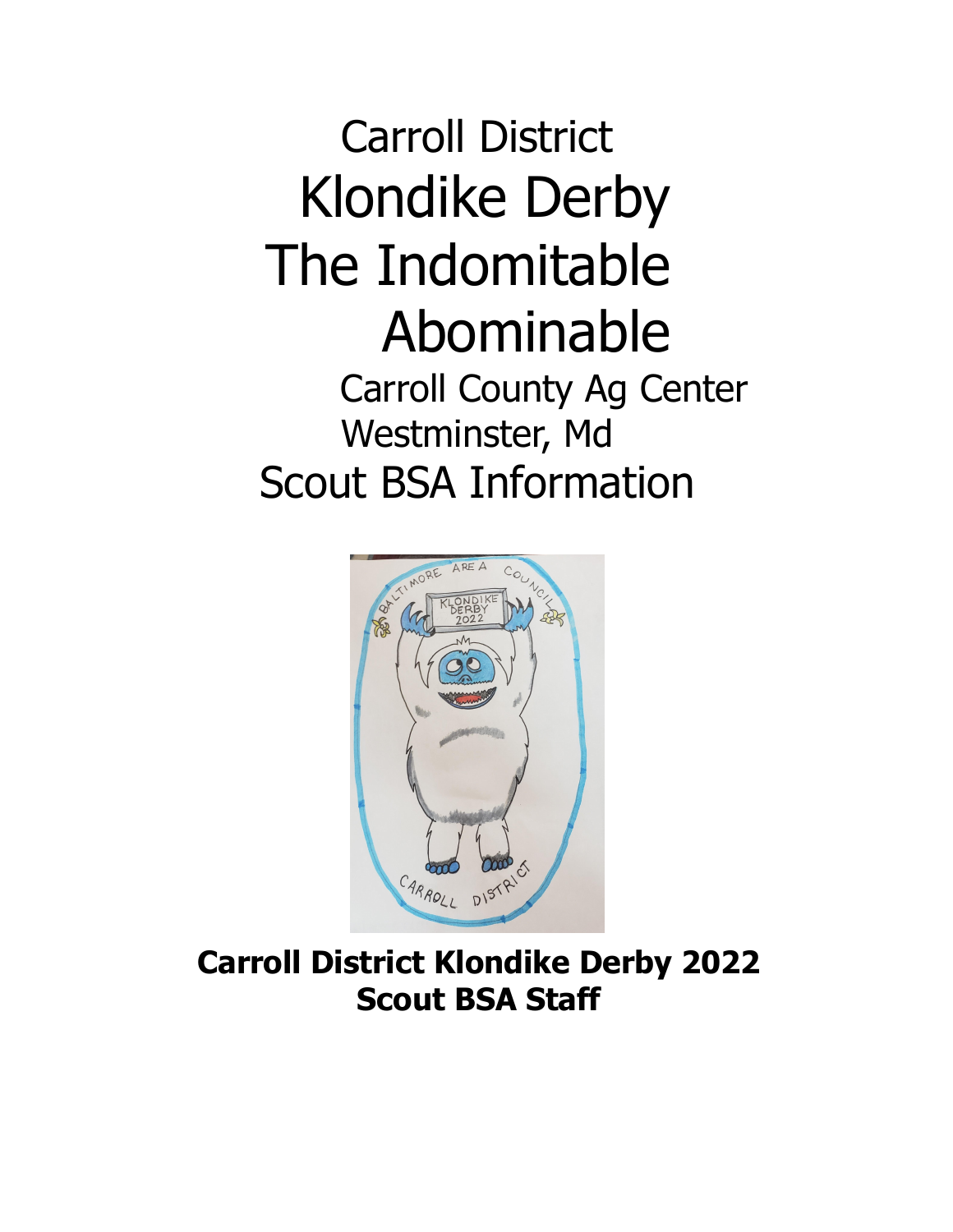Klondike Registrar: Kevin Walsh [carrollklondike@gmail.com](mailto:carrollklondike@gmail.com)

BSA Chair: Kevin Walsh [carrollklondike@gmail.com](mailto:Walshcarrollklondike@gmail.com)

### **Important Klondike 2022Dates**

### **Registration opens November 6, 2021**

**Registration Closes: Jan 21 st 2022-** As you register please let us know your top 3 site picks as we will not be doing on-site selection prior to Klondike

The sites that are behind the Shipley arena would be better choices for those who do not plan to camp , and are just coming for the day on Saturday. That area is level and flat. We do have use of the other area back there, it is very hilly though. If someone wants to use it for a station please contact me.

**February 4-6h 2022**: KLONDIKE " The indomitable Abominable"

## **Signup for Klondike Updates:Weather Conditions**:

### **The Klondike Derby will proceed - snow, rain or shine.**

If there is a declared a State of Emergency,and the roads are closed, Klondike will be postponed at a later date to be determined.

Registered units ONLY will receive a phone call between 6:00 - 6:30 am in the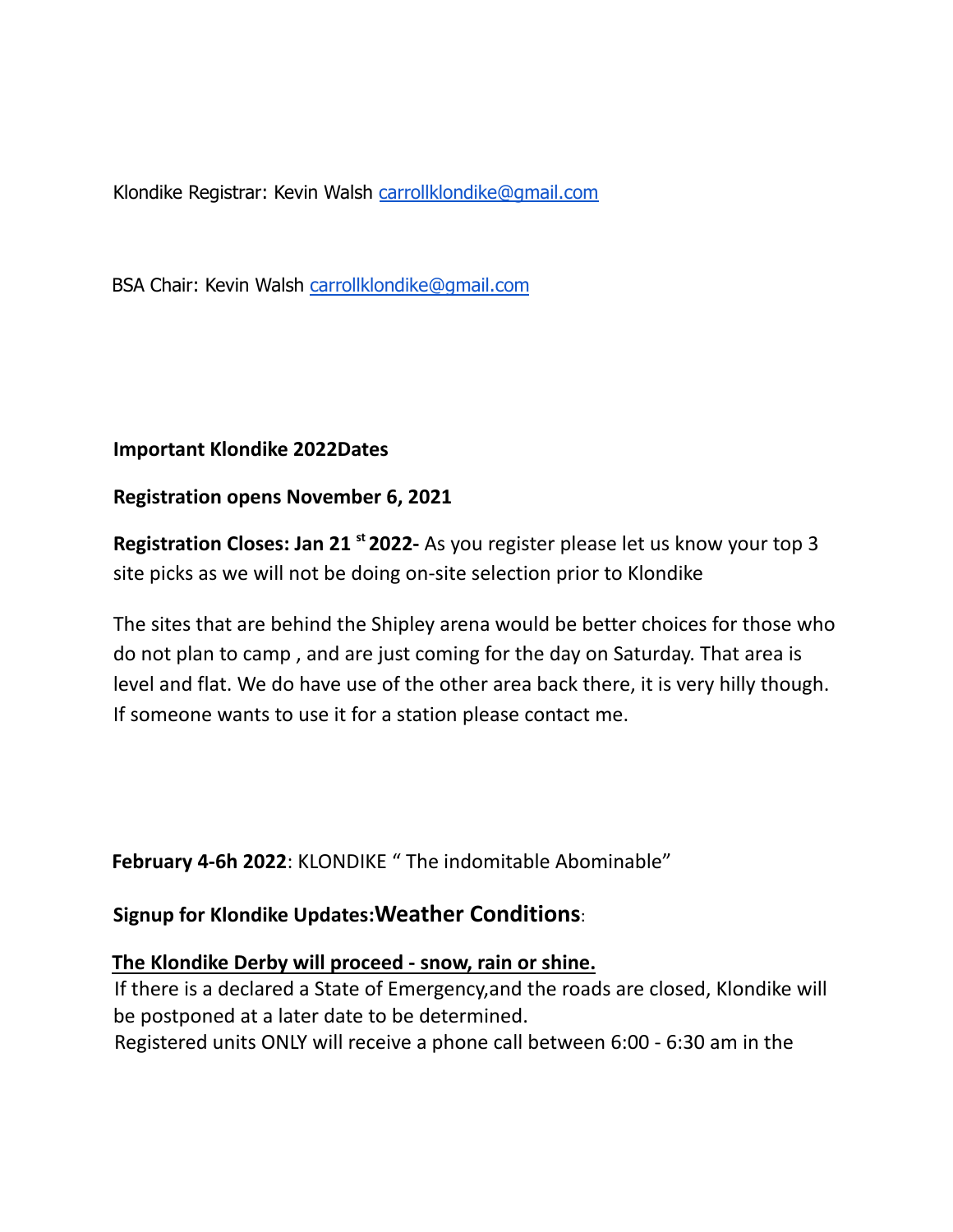event of a postponement **(This has never happened yet!).**

## **Klondike History:**

In 1896, gold was discovered in Canada's Yukon Territory. People raced to the Klondike region of this territory, starting what became known as the Klondike Gold Rush. The Klondike is roughly centered on the town of Whitehorse. Many challenges faced these adventurers, including cold winter conditions. For those who successfully conquered the challenges, rewards were great.

A Scout Klondike Derby is based on the real life struggles encountered by the men and dogs crossing the frozen Klondike in search of wealth in the gold fields. Those struggles were life and death matters. The Scout Klondike Derby is a fun filled winter competition featuring Scout skill challenges at a series of stations.

For the Scouts and Webelos teams (Patrols) are made of up to eight individuals. Each Patrol becomes a dog sled team that travels from station to station (like cities or checkpoints) to test their skills while having fun. The Patrol's sled is loaded with various materials and equipment which the Patrol needs to solve the problems at the stations. Once completed the station Mayor will hand the Patrol Leader a bead as a reward. At the end of the day the Patrols compete for first, second, and third places based on the amount of beads earned.

## **Carroll District Klondike Derby 2022 General Rules for the Weekend**

## **NO TRASH FACILITIES WILL BE AVAILABLE AT the Ag Center**

**Medical Forms:** As stated in the Guide to Safe Scouting, leaders should have the Annual Health and Medical Form for each unit member participating in the Klondike. These are especially important to have if a Scout will be attending Klondike without a parent. The form can be downloaded from: http://www.scouting.org/scoutsource/Media/forms.aspx

This specific guidance from the Guide to Safe Scouting can be found at: http://www.scouting.org/pubs/gss/gss11.html

**Registration** - ALL SCOUTS AND ADULTS WHO ARE AT THE PARK ON THE DAY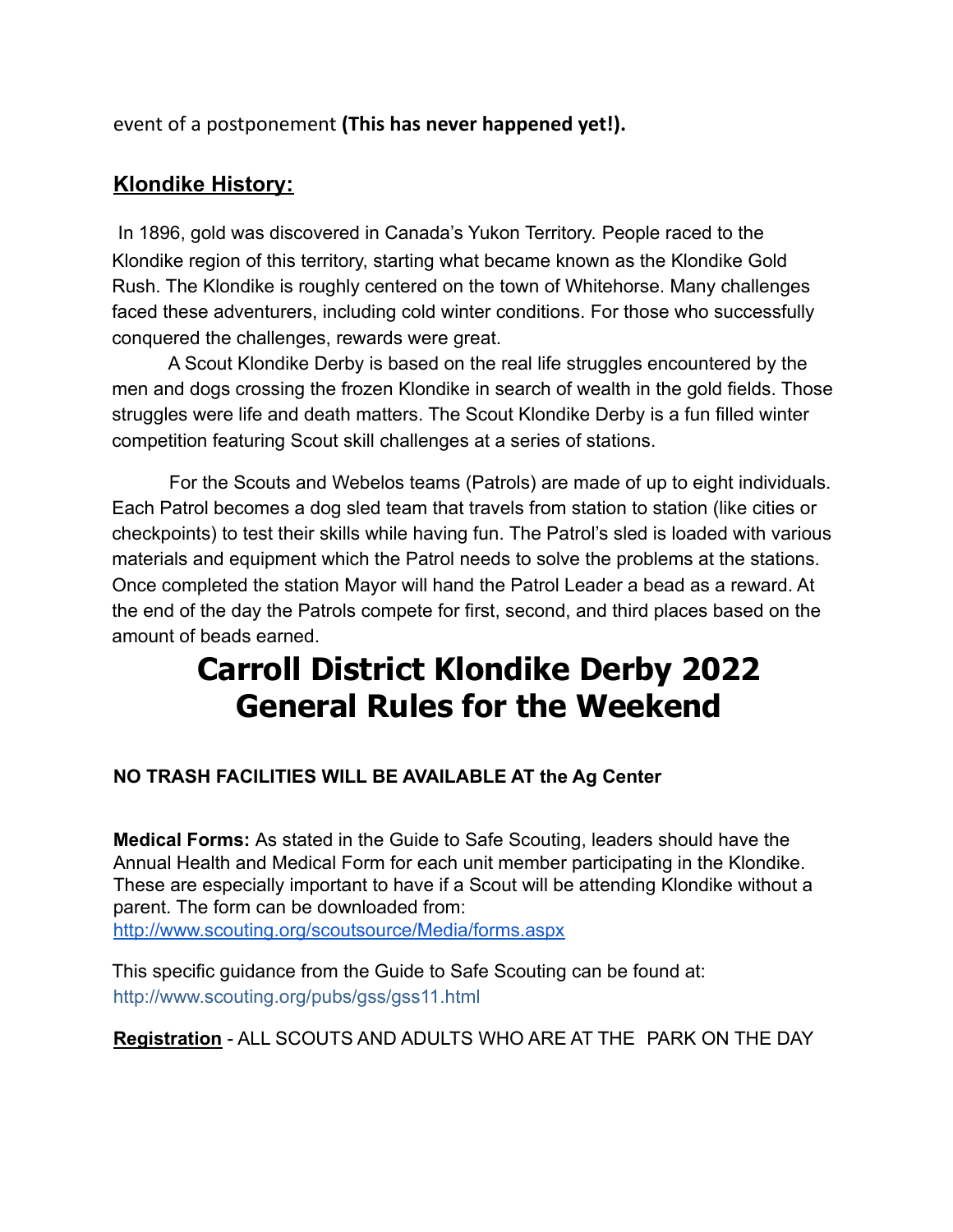### OF THE EVENT MUST BE REGISTERED!!!

REGISTRATIONS MUST BE COMPLETED ONLINE BY **January 21st 2022!!!** ABSOLUTELY NO ON-SITE REGISTRATIONS WILL BE ACCEPTED!! All registrations must be completed online through Doubleknot.

Adult Participation – As with any scouting event, adults need to be present during the day, but do not need to follow scouts around. Scouts/patrols are encouraged to go around as a patrol *without* adults. This is time for patrols to really work together on their own, without assistance from adults. If you choose to go with your scout please allow them to perform on their own.

Registration Fees – All BSA Scouts pay \$10 and Adults pay \$5 which covers park fees, camping, insurance, competition costs, and a patch. Adults running stations will also receive a Klondike hat and are designated as Station Mayor.

Alcoholic Beverages and Drugs - Possession and/or use of alcoholic beverages or drugs are prohibited per Scout BSA rules. You will be asked to leave the Klondike if found with either and may be prosecuted.

Water – There is no water source at the Ag Center. Bring plenty for any cooking/hot chocolate and have each Scout and leader travel with a water bottle. Everyone needs to keep hydrated throughout the day!

Fire Pits and Rain Trenches - Do not dig holes or trenches. **Above ground fires only, NO EXCEPTIONS**. Only altar or drum supported fires are permitted.

- NO GROUND FIRES
- FIRES ONLY IN DESIGNATED AREAS
- **SEE STAFF MEMBERS FOR MORE INFORMATION**

**Clothing** - **DRESS WARMLY** - Anyone dressed improperly will be refused entry to the Klondike. The Scout's unit will be responsible for getting the Scout home. There will be no exceptions or refunds. This applies to *both youth AND adults*. Improper dress could result in serious health & safety problems.

### **Proper clothing consists of the following:**

**● Mandatory – Winter Coat**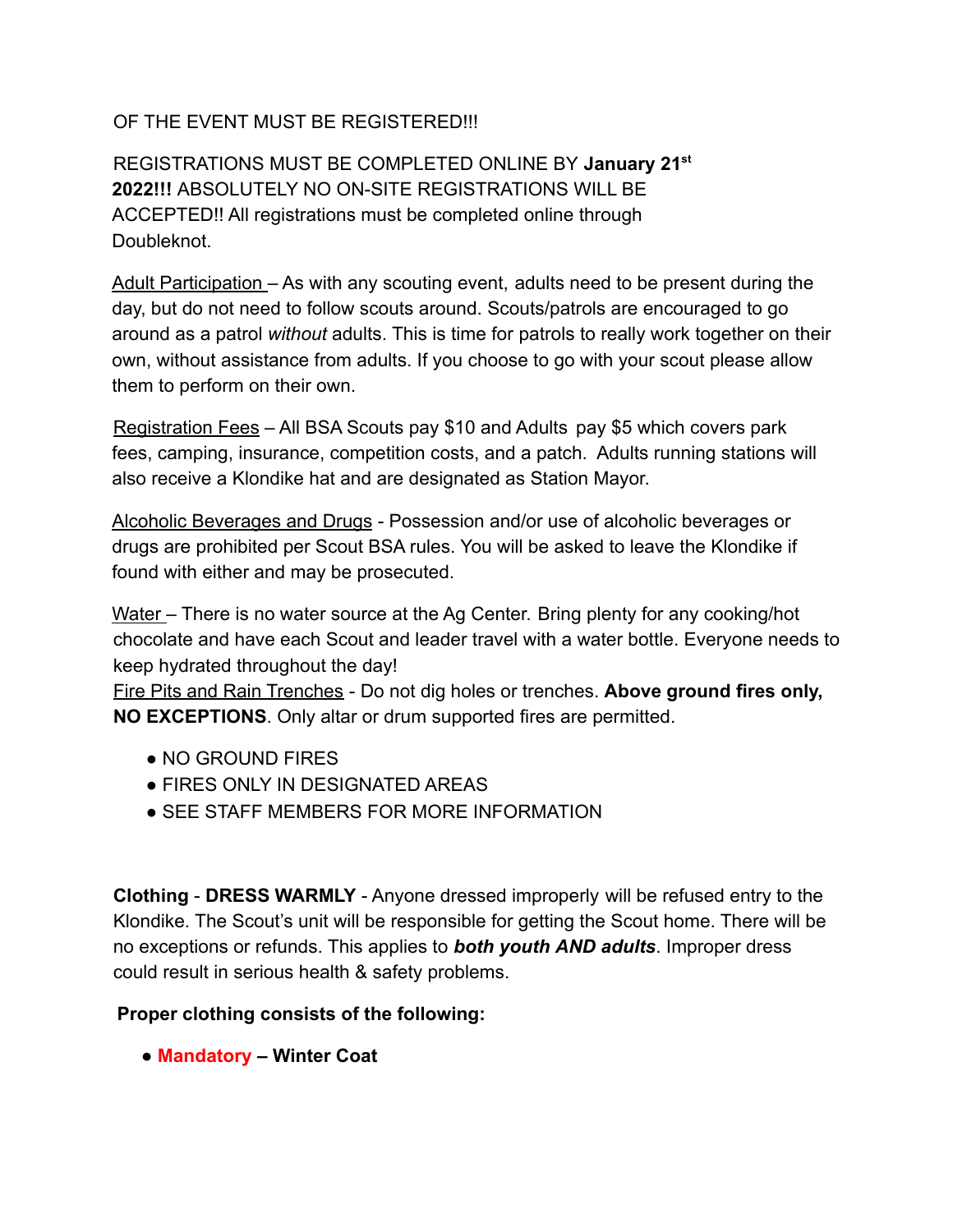- **● Mandatory Boots (absolutely** *no sneakers or lightweight shoes***)**
- **● Mandatory Appropriate layering (***absolutely no shorts***)**
- **● Mandatory Hat, Gloves,**
- Recommended Rain / Foul Weather Gear
- Recommended Heavy socks / Extra Socks / Extra Gloves
- Optional Snow Pants
- Optional Trash bags for really wet and muddy clothes

### **Scout uniforms are not required.**

### **Cutting of Trees - Cutting of live trees is prohibited.**

**Station Setup** – Troop stations may be set up at any time, starting at 1 pm Friday. *DO NOT leave valuable items overnight if setting up on Friday and site is unattended* – the park is not secured. On Saturday morning, station mayors need to visit the registration tent to let the staff know they arrived and to pick up scoring beads for their station.

Patches / Awards - A distinctive patch has been created and each registered person will receive one.

Smoking - BSA National Policy states that smoking is not only a safety hazard, but is also objectionable in the presence of Scouts. Therefore, we strongly recommend that

there will be no smoking at the Derby. If you must smoke, please ask Klondike staff to point out a designated smoking area.

Comments - Constructive suggestions about how to improve the Klondike Derby are welcome and encouraged. Please notify a staff member or write your comment on a piece of paper and drop it off at the registration table. You may also send email to any staff member or any Carroll District scout leader after the derby. It WILL reach us.

**Lost and Found** - Located at the Registration Area. Finding homes for lost articles is always a problem. Please have Scouts label all personal gear with their name and unit number.

### **Prohibited Items**

 Sheath Knives, Bows, Arrows and Fireworks serve no useful purpose at Klondike and are therefore prohibited. Discovered items will be confiscated by the staff, and returned to the Cub master or Scoutmaster when the event is over. **E** Electronic devices (except GPS Units) - Radios, video games, IPods, etc. are not permitted at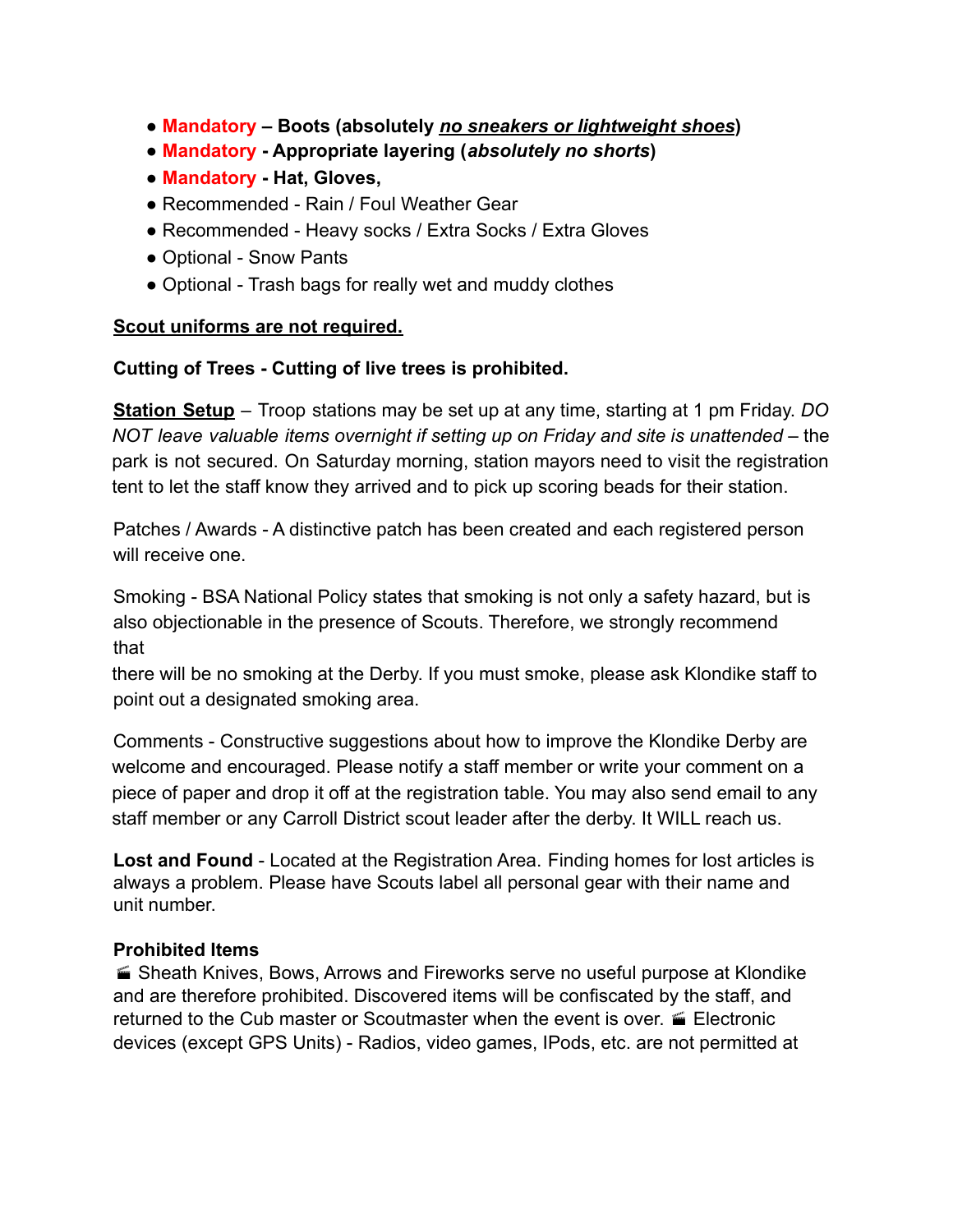## Klondike. **2022 Patrol Instructions**

Welcome to the Klondike Derby! We hope you have a great time today and are ready for the competition. Before getting started, please review the instructions below.

**NOTE: To all Webelos:** Some stations are designed to be very challenging. A Decision as to whether or not a Webelos can, or should participate in a station will be up to the; Station mayor, Parents of that Webelos den, or the Scout themselves**. No one should be forced to attempt something they are not comfortable with. Check In: All Scouts, Leaders, parents, and spectators are to proceed to the Inspection Station and must be Inspected** for proper gear for today's weather. You will be tagged and must retain that tag throughout the day. Please do this prior to Opening/Flag Ceremony

There will be a mandatory lunch hour where Patrols return to their Troops for lunch. No lunch will be provided so your Troop must bring lunch.

### **The Trail:**

 Out on the trail you will meet challenges that will require thought, skill, teamwork and Scout Spirit. To meet these challenges, you will need to work as a patrol and draw upon the skills of the patrol and it's members. When you complete the activity, you will be rewarded with beads. These beads are to be strung on your rope thong and guarded throughout the day. **THESE BEADS ARE YOUR SCORE! DO NOT LOSE THEM!**

 When you enter a station, announce yourself with a *loud patrol cheer*, then proceed to the station Mayor (they may be wearing a Klondike hat) and give the mayor your Troop/Pack number and Patrol name. Follow the instructions for the activity, have fun, and show your Scout Spirit! The goal is to complete all stations. The stations are set up so that you will not be able to see all stations once you arrive at the Klondike. Move onto other stations if the lines are too long. There will be a site map with all troop stations marked on them.

While it is a competition don't forget to enjoy the day; and stay for the closing awards ceremony. Do not leave early and miss out on possibly receiving an award right at Klondike. The ceremony will be at the pavilion next to the flagpole (see the map) at 4:45pm. There will be a patrol award and individual patrol member awards. **Have a fun, safe, and great day at the Klondike! Scout Sled Equipment List :**

Materials needed on your sled are as follows:

• 1 bottle of water, for station activity purposes. (possible fire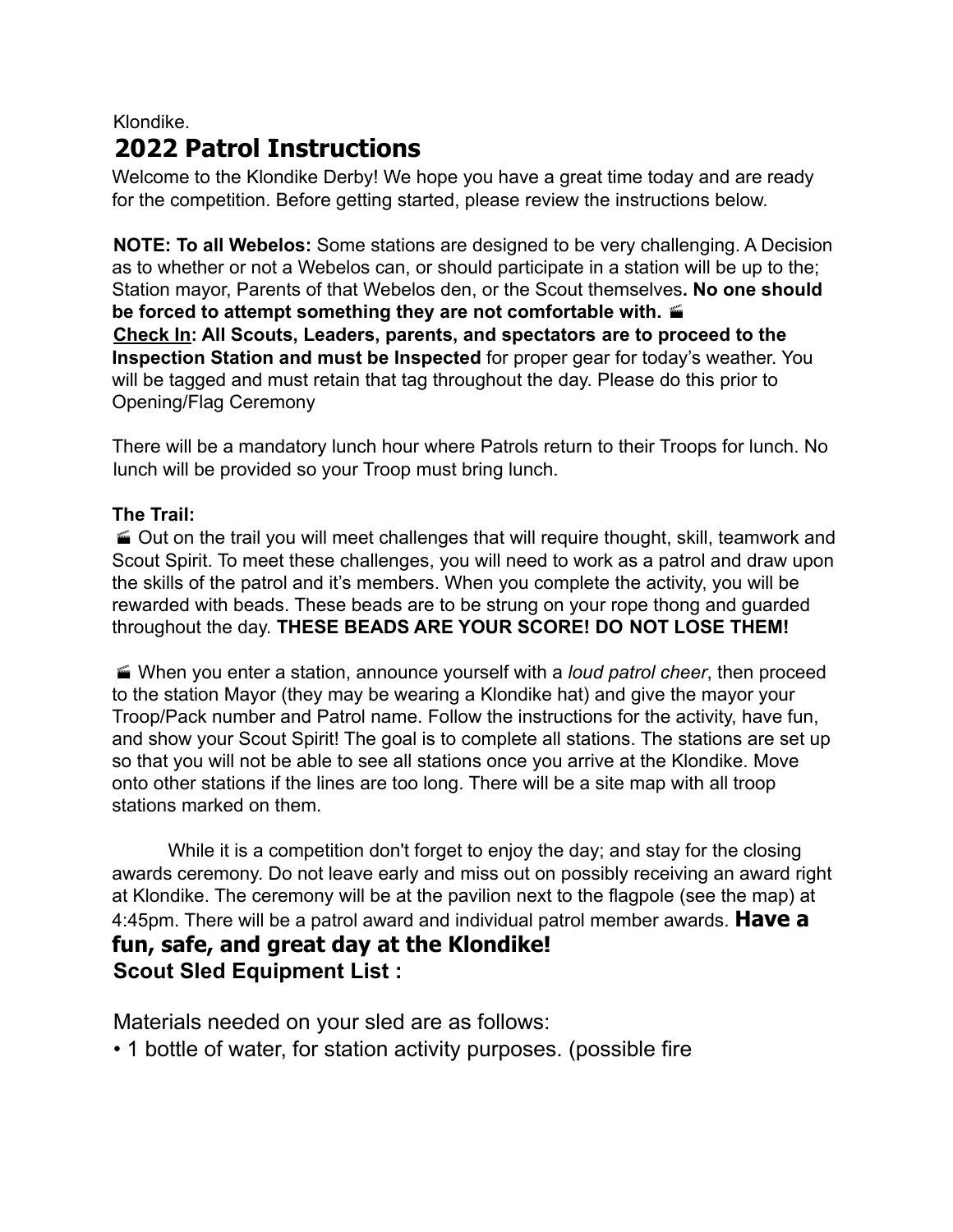building/soup making)

- 5 wooden staves, 6'
- Scout pocket knife
- Equipment to make a matchless fire
- Fuel wood to build two small fires
- Kindling and tinder
- Matches/flint and steel
- 1 Compass **PER SCOUT**
- Patrol flag
- Trash bag
- 1 Scout BSA handbook
- 1 Patrol first aid kit
- Material to make stretcher (with above staves)
- Pen/pencil/Sharpie and paper
- Clipboard
- Equipment to make AND TIE splints
- Eight pieces of 1/4 to 3/8-inch rope, 6 feet long, suitable for splicing
- 1 cook kit
- Soup makings (canned or dry-but you need to be able to make hot soup from it)
- 1 cup **PER SCOUT** suitable for hot liquids, 1 water bottle for each Scout Optional: light snacks

## **Stations:**

There will be about 15-20 stations (exact number will be announced at the Opening Ceremony). These stations are designed in such a way as to allow your patrol to show the skills, backcountry knowledge, teamwork and spirit that you have learned in Scout BSA.

## **Scouting Skills**

Here is a list of scouting skills that each patrol may need to demonstrate at the derby: Knots, Whipping and Splicing, Lashings Wildlife, Tree, or leaf ID First Aid **Constellations Orienteering** Height and Distance estimating Log raising Map symbols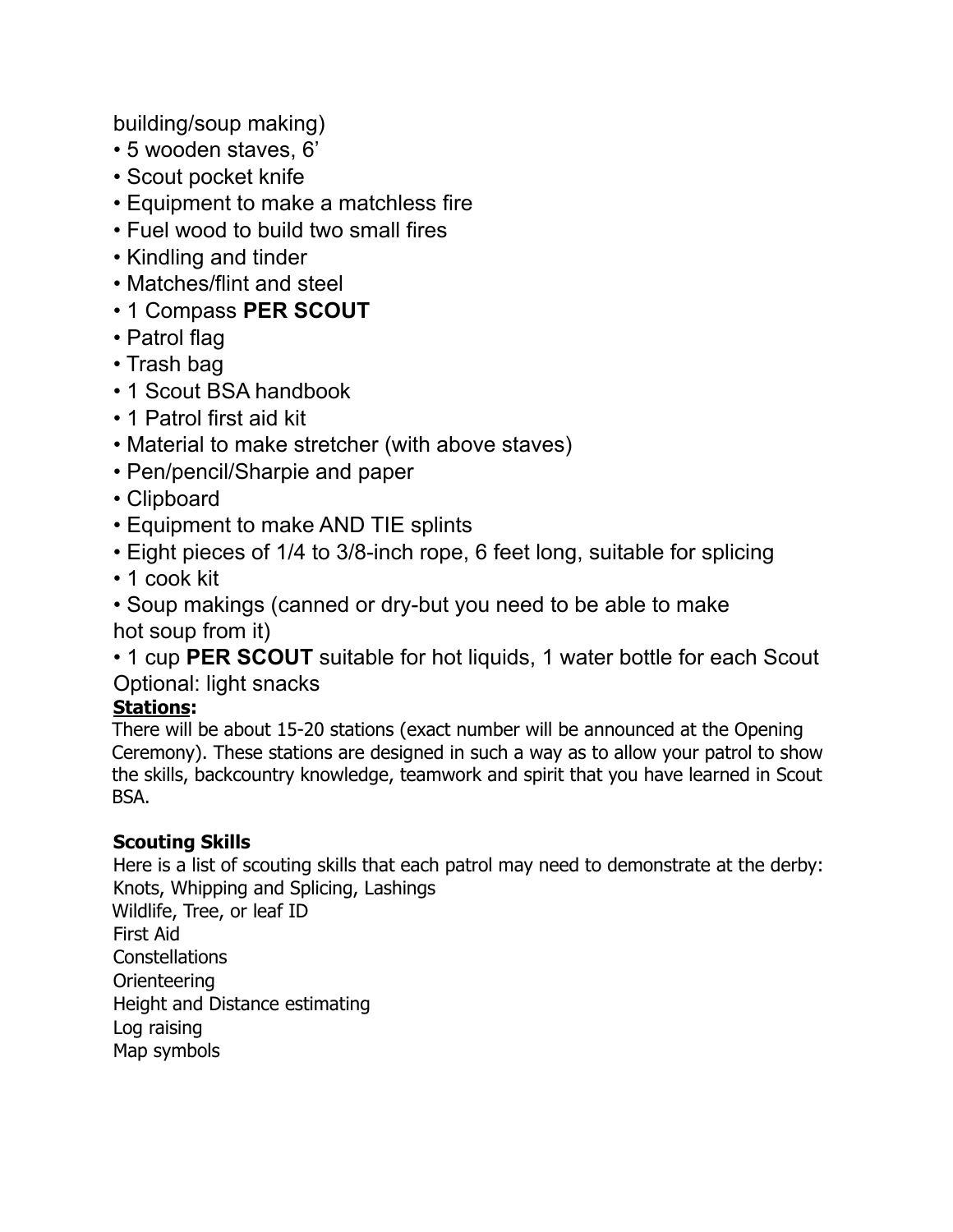Fire Building- with and without matches (Flint and Steel) Water rescue Cooking Patrol method/Teamwork

## KLONDIKE DERBY KLONDIKE SLEDS There

are many sled designs. The following design is to be used as a guide. Patrols are encouraged to paint, decorate or otherwise modify the sled as long as it meets this general design. Some sample sled blueprints are available on the Klondike Derby page at www.bsacarroll.org Sled **Specifications** 

Length 4 ft. to 7 ft. Width 18 in. to 24 in.

Height 36 in. to48 in.

## **NO METAL RUNNERS NO WHEELS NO PRE-FABRICATED SLEDS**

Sleds must be carried across all roads.

**Points will be deducted if an official sees a sled being pulled across the** road.

 $\blacktriangleright$  The maximum number of scouts per sled is 8. If you have more than 8, then you must run additional sleds.

 Sleds will be checked for conformance at the inspection station. This is a required station. If you do not enter this station and get inspected, your sled will be disqualified.

## **Klondike 2022Schedule**

## **Friday Feb 4th**

**1:00 pm** Location Krimgold Park: Set-up for stations and troop camping out

## **Saturday Feb.5th**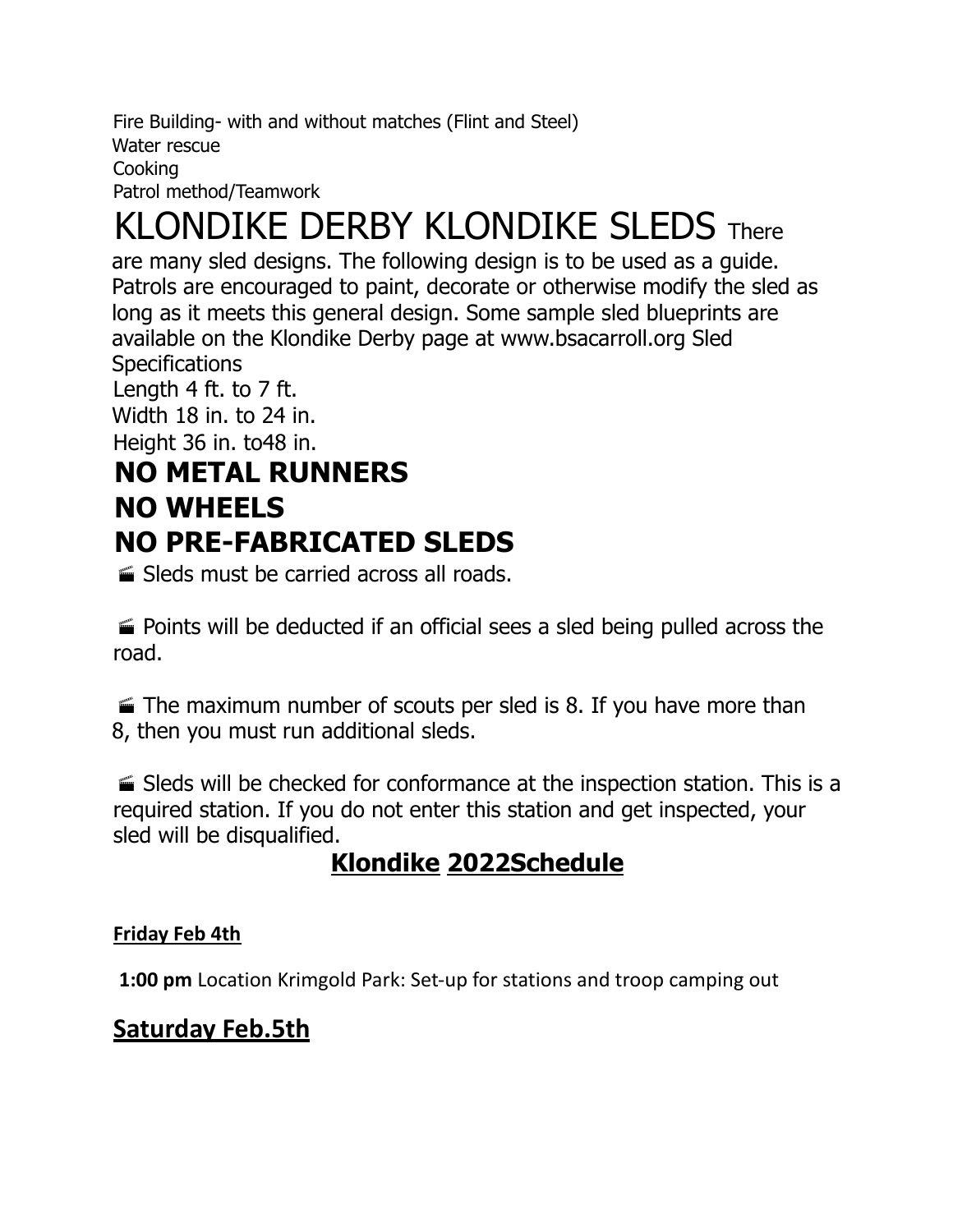**7:00 am Inspection Station open** for Scouts and Web II Patrols

**7:45 - 8:00 am** Station Leaders sign in & pick up beads for their stations (registration tent)

**8:15 am Scout patrols gather at the flagpole** at the inspection tent. **8:30 am**

**Opening Ceremonies** for Scout/Web II Race **12:00pm** MANDATORY LUNCH

BREAK FOR SCOUTS! **No stations open! 1:00pm Stations reopen**

**i12:00pm** MANDATORY LUNCH BREAK FOR SCOUTS! **No stations open! 1:00pm**

## **Stations reopen**

**Thiss year , at lunch time , the key three have a cooking competition with**

**prizes to be awarded for those who are interested**

**4:00 pm Competition ends** for Scouts and Webelos II Patrols. *Beads must be turned in by Patrol Leader no later than 4:15p to Registration tent*

**4:30 – 4:45 pm Closing Ceremony,** Scout/Webelos II Awards

## **Sunday Feb 6th:**

**8-9am** Wake up, breakfast

**9am-11am** Pack up, police site, start moving out

**All stations must be removed by 11am Sunday. Please remember to Leave No**